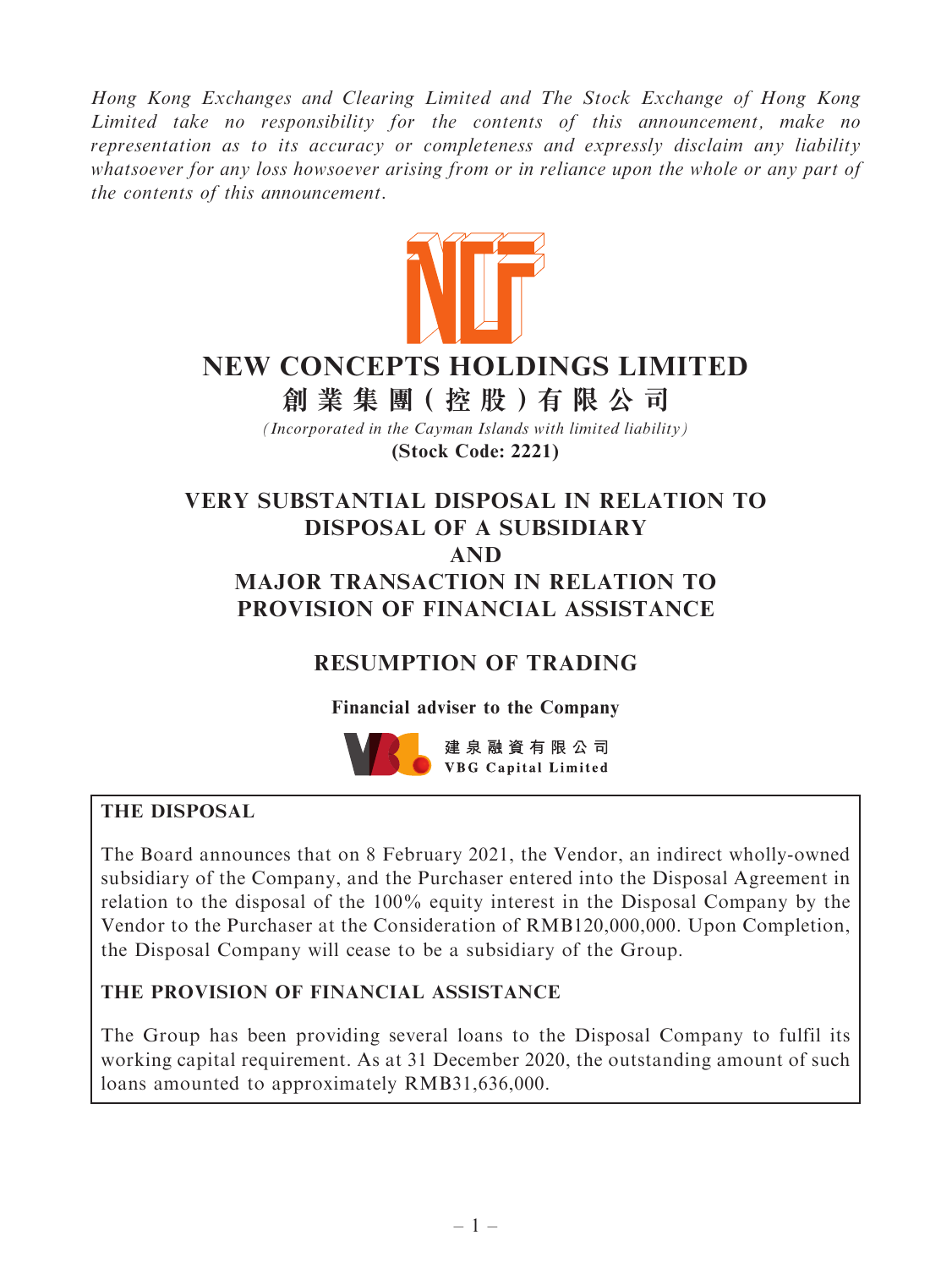Upon Completion, these loans will become a financial assistance to a third party which is part of the transactions contemplated under the Disposal Agreement.

# LISTING RULES IMPLICATION

As the highest applicable percentage ratio calculated pursuant to Chapter 14 of the Listing Rules in respect of the Disposal exceeds 75%, the Disposal constitutes a very substantial disposal for the Company and is subject to the reporting, announcement, circular and Shareholders' approval requirements under Chapter 14 of the Listing Rules.

As the highest applicable percentage ratio calculated pursuant to Chapter 14 of the Listing Rules in respect of the provision of financial assistance to the Disposal Company exceeds 25% but is less than 75%, the provision of financial assistance to the Disposal Company constitutes a major transaction for the Company and is subject to the reporting, announcement, circular and Shareholders' approval requirements under Chapter 14 of the Listing Rules.

A circular containing, among other things, details of the Disposal and the provision of financial assistance to the Disposal Company, and a notice convening the EGM will be despatched to the Shareholders once available. As the Company requires time for compiling the information for inclusion in the circular pursuant to the Listing Rules, the circular is expected to be despatched to the Shareholders on or before 23 April 2021 in order to allow sufficient time for the preparation of such relevant information.

Shareholders and potential investors of the Company should note that Completion is subject to the satisfaction of the conditions precedent to the Disposal Agreement. Therefore, the Disposal may or may not proceed to Completion. Shareholders and potential investors of the Company are advised to exercise caution when dealing in the securities of the Company.

# RESUMPTION OF TRADING

At the request of the Company, trading in the Shares on the Stock Exchange has been halted with effect from 3:29 p.m. on 4 February 2021, pending the release of this announcement.

Application has been made to the Stock Exchange for the resumption of trading in the Shares on the Stock Exchange with effect from 9: 00 a.m. on 9 February 2021.

The Board announces that on 8 February 2021, the Vendor, an indirect wholly-owned subsidiary of the Company, and the Purchaser entered into the Disposal Agreement in relation to the disposal of the 100% equity interest in the Disposal Company by the Vendor to the Purchaser at the Consideration of RMB120,000,000. Upon Completion, the Disposal Company will cease to be a subsidiary of the Group.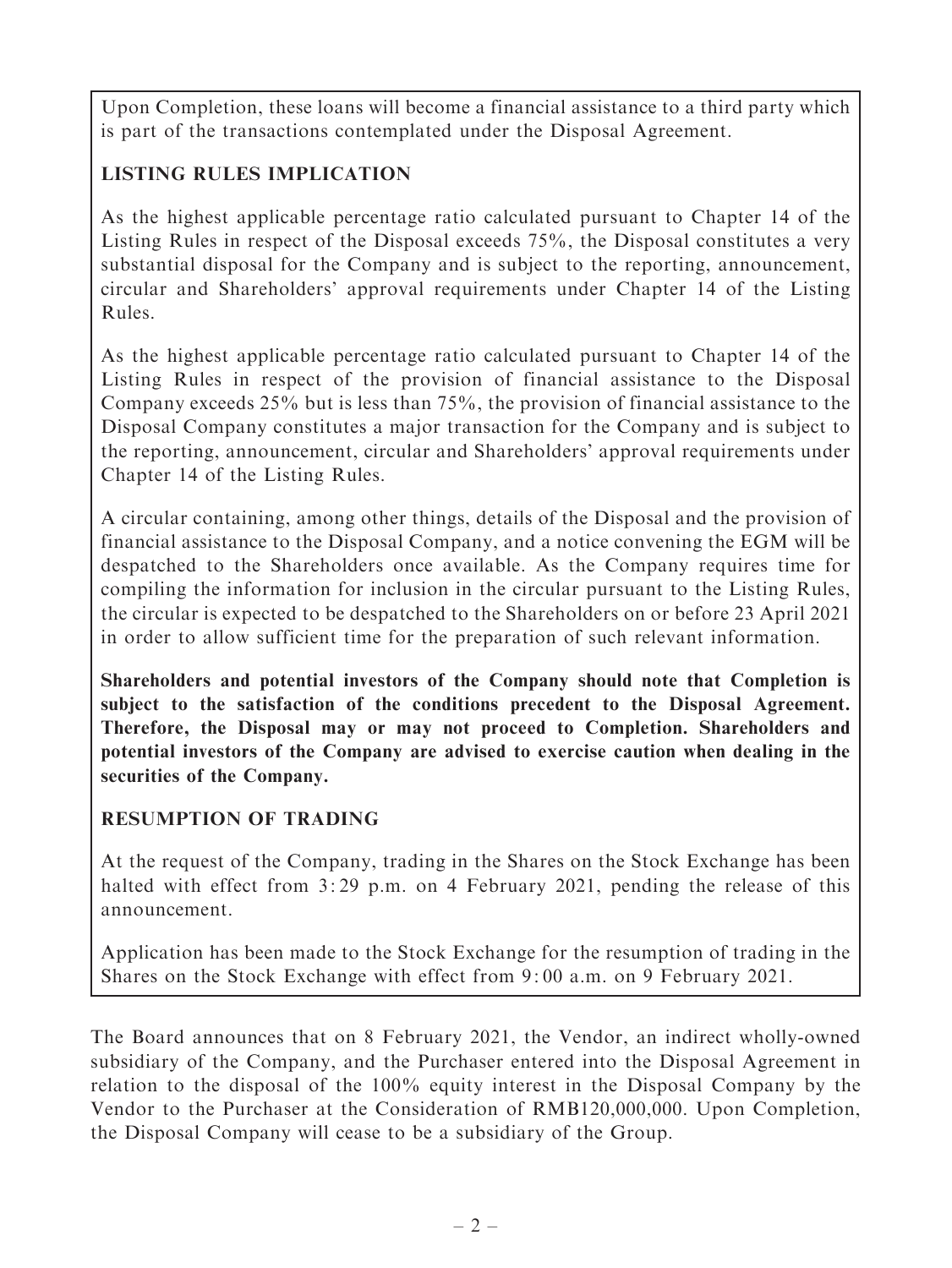# THE DISPOSAL AGREEMENT

Set out below are the principal terms and conditions of the Disposal Agreement:

# Date

8 February 2021

# Parties

- (i) 北控十方(山東)環保能源集團有限公司, as the Purchaser;
- (ii) Prime World Limited, as the Vendor;
- (iii) the Company and Mr. Zhu Yongjun;
- (iv) BECE Legend Group Co., Ltd.\* 北清環能集團股份有限公司; and
- (v) the Disposal Company.

To the best of the Directors' knowledge, information and belief, and having made all reasonable enquiries, the Purchaser and its holding company, being BECE Legend Group Co., Ltd.\* 北清環能集團股份有限公司, are third parties independent of the Company and its connected persons in accordance with the Listing Rules.

# Subject matter

Pursuant to the Disposal Agreement, the Vendor has conditionally agreed to sell and the Purchaser has conditionally agreed to purchase the 100% equity interest in the Disposal Company at the Consideration of RMB120,000,000 (equivalent to approximately HK\$145.5 million).

# Consideration and payment

The Consideration was determined based on arm's length negotiations between the Vendor and the Purchaser after taking into consideration of the unaudited net asset value of the Disposal Company as at 31 December 2020.

The parties to the Disposal Agreement also agree that if the relevant government authority of Taiyuan raises the unit price of kitchen waste treatment within twelve (12) months from the date of the Disposal Agreement, for every RMB1 per ton raised beyond the existing price of RMB309.17 per ton, the Consideration shall be increased by RMB700,000 (the ''Additional Consideration''), vice versa. The Purchaser shall pay the Additional Consideration (if applicable) to the Vendor together with the last instalment Consideration payment (for details, please refer to the paragraph below); while the Purchaser shall have the right to deduct the reduced amount (if applicable) from the unpaid portion of the Consideration.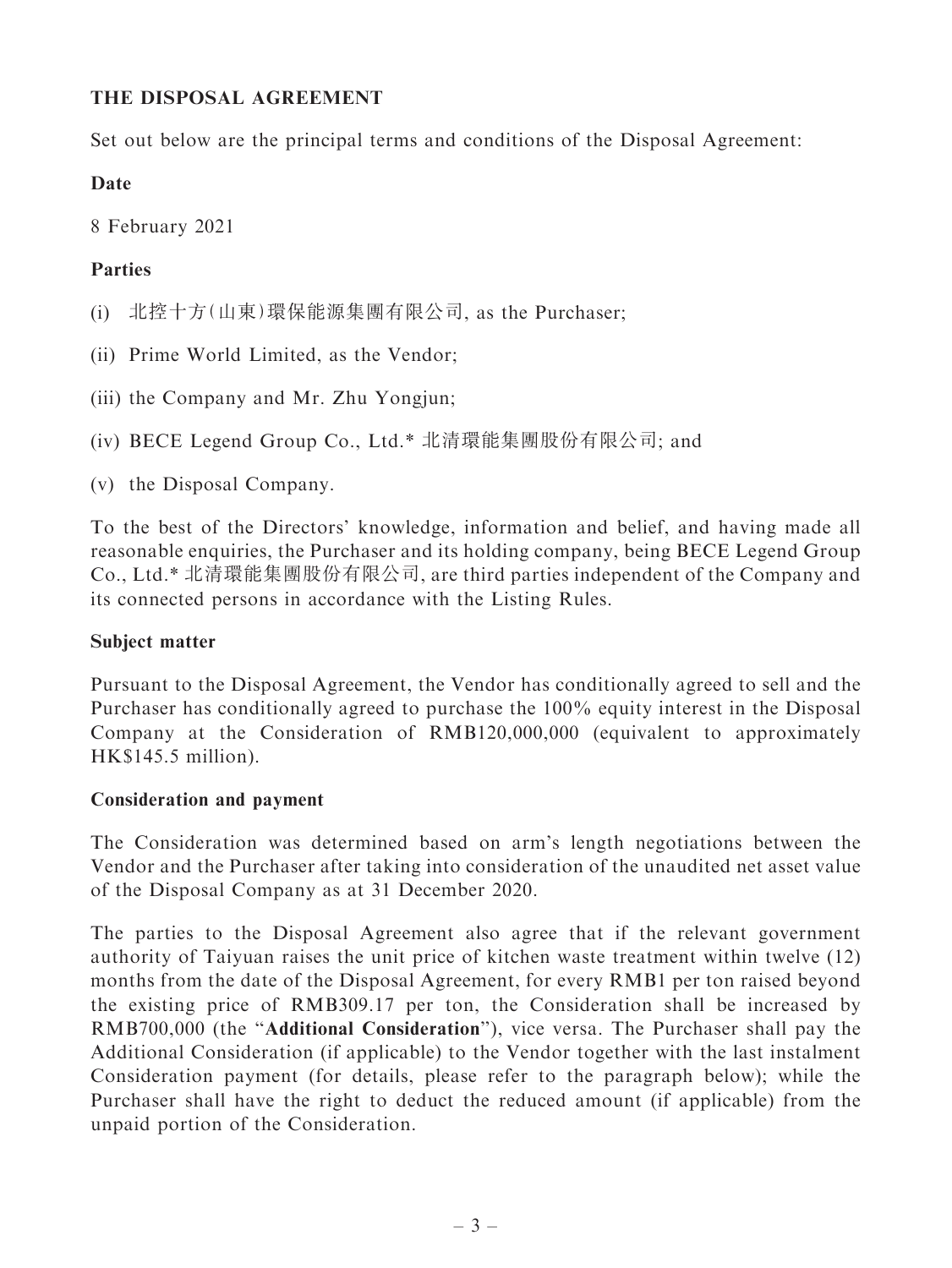The Consideration shall be satisfied by the Purchaser in cash in the following manner:

- (i) within three (3) Business Days from the date of signing the Disposal Agreement, the Purchaser shall pay 17% of the Consideration, i.e. RMB20,400,000 (equivalent to approximately HK\$24.7 million), to the bank account designated by the Vendor as refundable deposits (the ''Deposits'');
- (ii) within three (3) Business Days from the date on which all the conditions precedent to the Disposal Agreement are satisfied, the Purchaser and the party designated by the Vendor shall open a jointly controlled bank account (the ''Joint Account'') and within three (3) Business Days after the Joint Account is opened, the Purchaser shall pay 68% of the Consideration, i.e. RMB81,600,000 (equivalent to approximately HK\$98.9 million) (the "2nd Instalment Consideration"), to the Joint Account;
- (iii) within ten (10) days from the Completion Date, the amount in the Joint Account can be released and transferred to the bank account designated by the Vendor; and
- (iv) within twelve (12) months from the Completion Date (the ''Stipulated Period'') and subject to the condition that the Target Company has not encountered any loss in asset value of over RMB3 million due to reason(s) caused by the Vendor (the ''Material Loss'') (such as the loss attributable to factors that are not identified by the Purchaser and/or its auditor during the audit process and are not presented to the Purchaser, if any), the Purchaser shall, within five (5) Business Days thereafter, pay the remaining 15% of the Consideration, i.e. RMB18,000,000 (equivalent to approximately HK\$21.8 million) to the bank account designated by the Vendor. The Purchaser shall also pay the Additional Consideration to the Vendor together with such last instalment Consideration payment (if applicable).

Should the Target Company encounter any Material Loss within the Stipulated Period, the Purchaser shall have the right to deduct the exact amount of the Material Loss from the last instalment Consideration payment. If the amount of the last instalment Consideration payment is insufficient to settle the Material Loss, the Vendor shall pay the shortfall thereof to the Purchaser in cash.

As at the date of this announcement, neither the Purchaser nor the Vendor is aware of the possible nature and/or has identified any items to be potentially classified as Material Loss. The Purchaser shall inform the Vendor when an event probable of causing the Material Loss takes place, and the assessment on the total amount of the Material Loss shall be conducted in one go at the end of the Stipulated Period by a third party competent institution jointly engaged by the Purchaser and the Vendor, based on an assessment method in compliance with the applicable professional standard.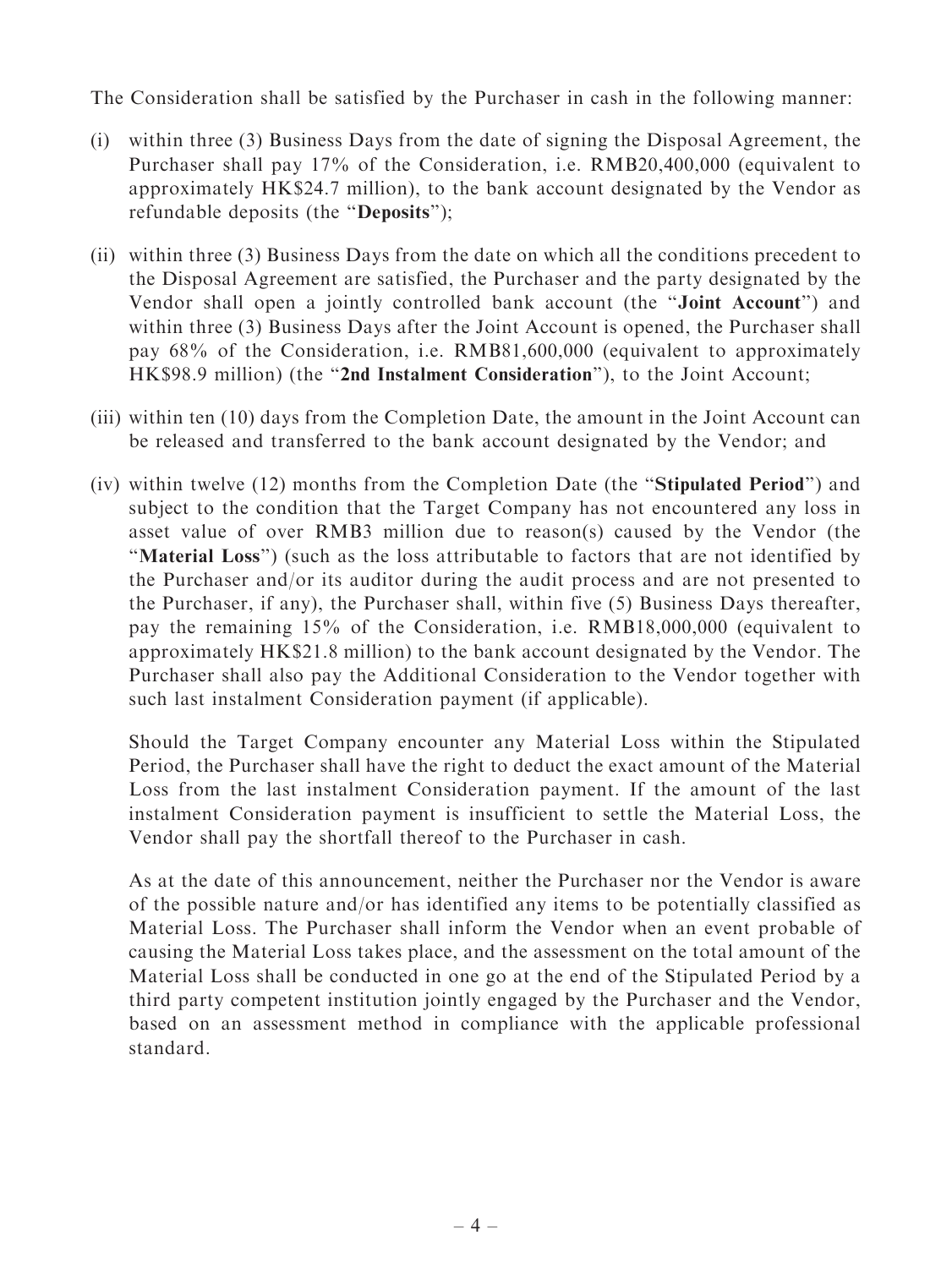#### Conditions precedent

The equity transfer and the effectiveness of the Disposal Agreement (save for the provisions on matters related to the Deposits) shall be subject to fulfilment of the following conditions precedent:

- (i) the transactions contemplated under the Disposal Agreement having been approved in writing by the Taiyuan Urban and Rural Management Bureau\* (太原市城鄉管理 局);
- (ii) the written consent for the Disposal as well as its agreement to assist in the change of business registration of the Disposal Company from CITIC Financial Leasing Company Limited\* (中信金融租賃有限公司) (being a major creditor of the Disposal Company) having been obtained;
- (iii) the third party competent institution engaged by the Purchaser having issued the audited report of the Disposal Company; and
- (iv) the approval of the Disposal by the Shareholders and all relevant authorities (including the Stock Exchange) having been obtained.

Upon fulfilment of all of the conditions precedent and the Purchaser having paid the 2nd Instalment Consideration to the Joint Account in the manner as prescribed above, the parties shall proceed with the transfer and change of business registration of the Disposal Company within fifteen (15) Business Days.

If within one hundred and twenty (120) days after signing of the Disposal Agreement (or such later date as may be agreed by the parties thereto in writing), the conditions precedent to the Disposal Agreement have not yet been fulfilled due to the breach of the Disposal Agreement and reason(s) caused by the Vendor (for the avoidance of doubt, except for the non-fulfilment of condition (iv) as stated above), the Vendor shall return double amount of the Deposits to the Purchaser within ten (10) days after such non-fulfilment. In the event that the non-fulfilment is due to the breach of the Disposal Agreement and reason(s) caused by the Purchaser, the Vendor can confiscate the Deposits within ten (10) days after such non-fulfilment. In the event that the non-fulfilment is due to the breach of the Disposal Agreement or reason(s) caused by neither parties, the Vendor shall return the Deposits (without interest) to the Purchaser within ten (10) days after such non-fulfilment. In all events, the Disposal Agreement shall be terminated and upon termination, the Disposal Agreement shall be of no further effect thereafter and all the rights, obligations and liabilities of the parties under the Disposal Agreement will cease and determine (save for any antecedent rights and obligations of the parties already accrued before the termination).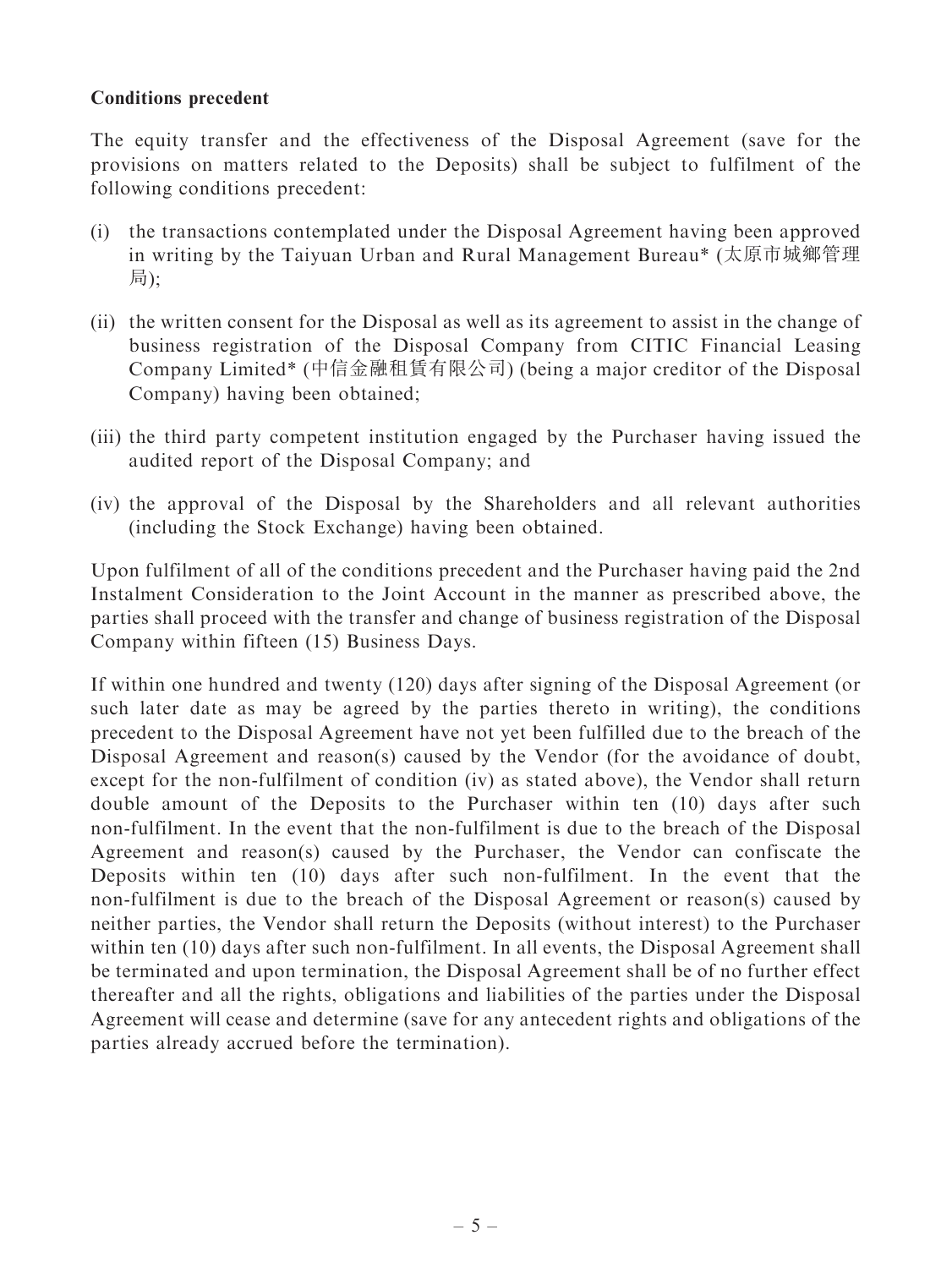# Completion

Completion of the Disposal takes place upon the equity interest of the Disposal Company having been transferred and registered in the name of the Purchaser and the Purchaser becoming the registered shareholder of the Disposal Company.

#### Vendor's undertakings

In the event that the total net asset value of the Disposal Company as at 31 December 2020 as audited by a third party competent institution engaged by the Purchaser is:

- (i) within 10% to 15% less than the net asset value of the Disposal Company as at 31 December 2020 as agreed by both parties without taking into account any possible impairment (i.e. RMB76,900,000), the Purchaser has the right to deduct such difference from the unpaid portion of the Consideration; or
- (ii) less than the net asset value of the Disposal Company as at 31 December 2020 as agreed by both parties without taking into account any possible impairment (i.e. RMB76,900,000) for 15% or above, the Purchaser may terminate the Disposal Agreement and the Vendor shall return double amount of the Deposits to the Purchaser.

In addition, the Vendor also undertakes that:

- (i) if the Disposal Company suffers a net loss of more than RMB500,000 as assessed by a third party competent institution jointly engaged by the Purchaser and the Vendor in any month during the transition period from 1 January 2021 to the Completion Date, it shall reimburse such extra loss amount to the Disposal Company, otherwise the Purchaser may deduct such amount from the unpaid portion of the Consideration; and
- (ii) if the Disposal Company is unable to recover any of its accounts receivable recorded as at 31 December 2020 within the Stipulated Period, it shall reimburse the entire unrecovered amount to the Disposal Company, otherwise the Purchaser may deduct the entire unrecovered amount from the unpaid portion of the Consideration. However, should the Disposal Company be able to receive those unrecovered accounts receivable subsequent to the reimbursement by the Vendor, the Purchaser shall return the equivalent reimbursement to the Vendor.

#### PROVISION OF FINANCIAL ASSISTANCE

The Group has been providing several loans to the Disposal Company to fulfil its working capital requirement. As at 31 December 2020, the outstanding amount of such loans amounted to approximately RMB31,636,000 (equivalent to approximately HK\$38.3 million).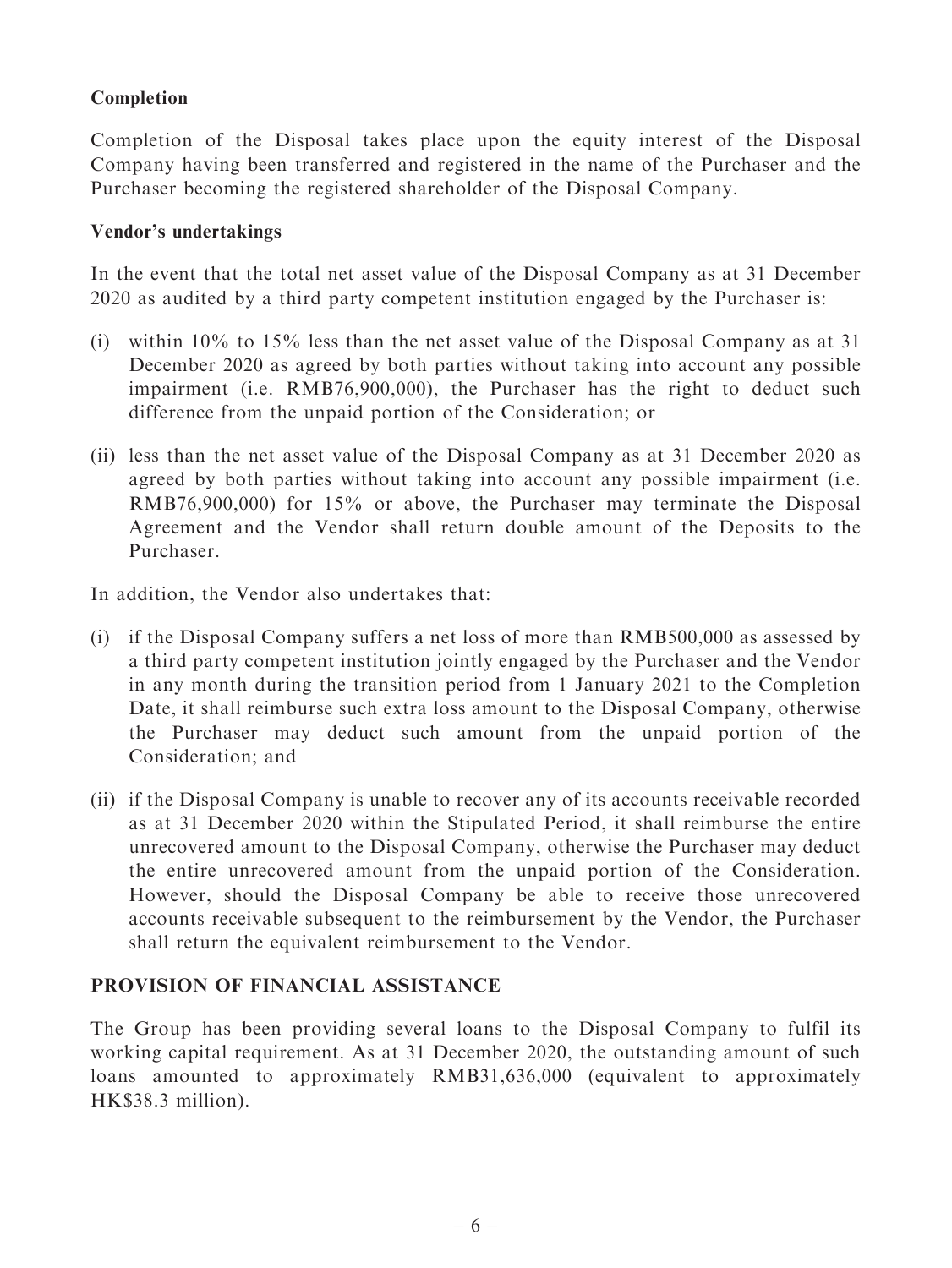Pursuant to the Disposal Agreement, it is agreed that the aforesaid loans shall be repayable following the below repayment schedule:

- (i) within three (3) months from the Completion Date, the Purchaser shall arrange the Disposal Company to repay 30% of such amount (i.e. approximately RMB9,491,000) to the Group;
- (ii) within six (6) months from the Completion Date, the Purchaser shall arrange the Disposal Company to repay 30% of such amount (i.e. approximately RMB9,491,000) to the Group; and
- (iii) within the Stipulated Period, the Purchaser shall arrange the Disposal Company to repay the remaining 40% of such amount (i.e. approximately RMB12,654,000) to the Group.

The outstanding amounts during the first six (6) months from the Completion Date are subject to an annual interest rate of 5.5%; whilst those which remain outstanding within the subsequent 6-month period are subject to an annual interest rate of 6.5% to be calculated starting from the Completion Date. Payment of all interests accrued to the Vendor shall be made together with the relevant principal loan repayment within the Stipulated Period.

The payment obligations of the Vendor is guaranteed by BECE Legend Group Co., Ltd.\* 北清環能集團股份有限公司 under the Disposal Agreement.

Upon Completion, these loans will become a financial assistance to a third party which is part of the transactions contemplated under the Disposal Agreement.

# INFORMATION OF THE DISPOSAL COMPANY

The Disposal Company is a limited liability company established in the PRC principally engaged in kitchen waste treatment in the PRC through the operation of the Taiyuan Plant. As at the date of this announcement, the Disposal Company is an indirect wholly-owned subsidiary of the Company.

# The Taiyuan Plant

Located in Taiyuan, Shanxi Province, the PRC, the Taiyuan Plant is a kitchen waste treatment plant operated under the Build-Operate-Transfer (BOT) model. Construction of the kitchen waste treatment plant was permitted pursuant to a service concession agreement entered into between the Disposal Company and the Taiyuan Environment and Hygiene Bureau\* 太原市市容環境衛生管理局 (details of which are set forth in the following paragraph) and is in two phases with a total permitted capacity of 500 tons per day. Phase one facilities of 200 tons per day commenced operation in April 2017 and was fully utilised. Phase two facilities with an additional capacity of 300 tons per day have been substantially installed, but is subject to final quality review and acceptance by the relevant government authorities of Taiyuan.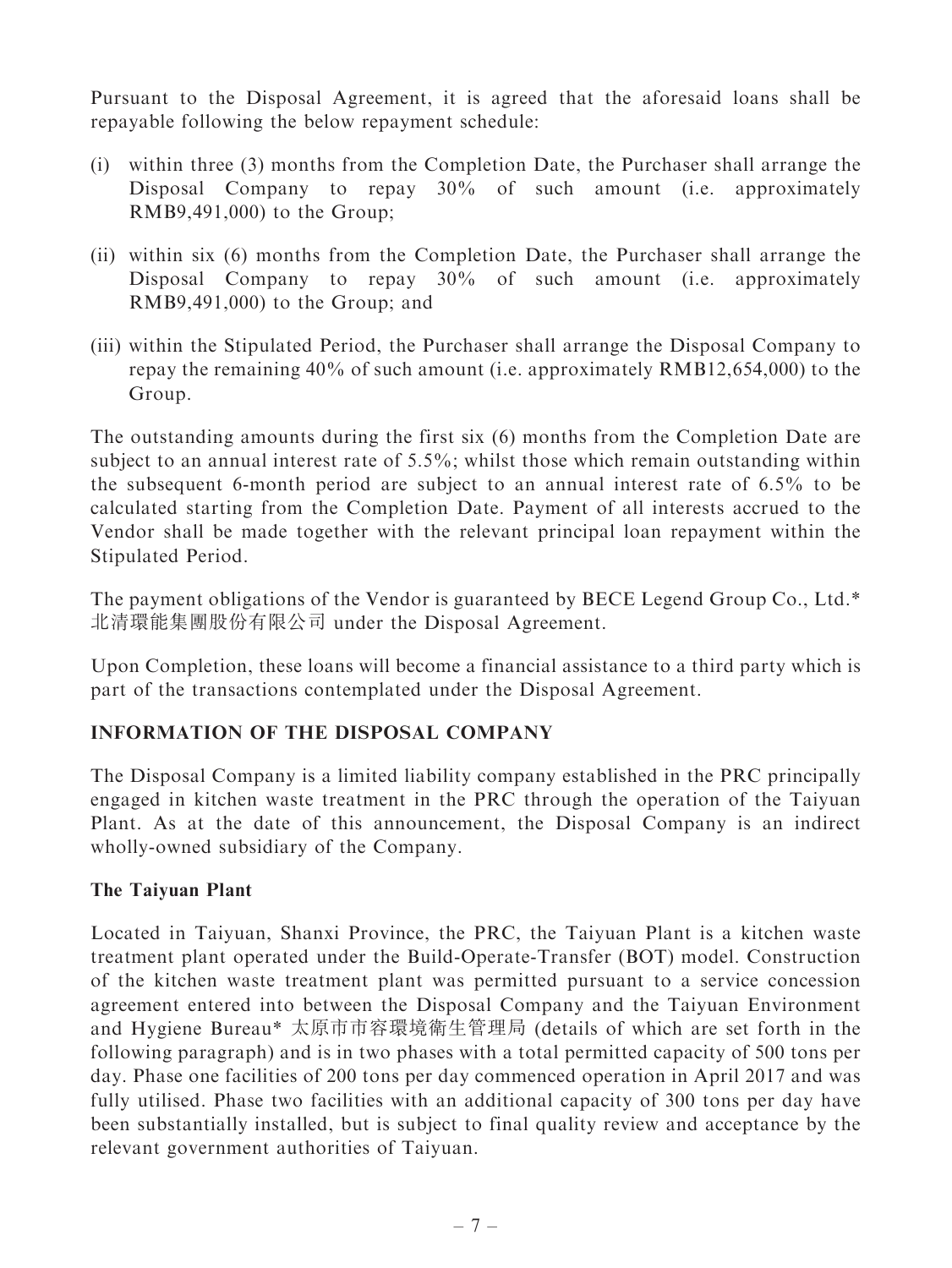The Disposal Company entered into a service concession agreement with the Taiyuan Environment and Hygiene Bureau\* 太原市市容環境衛生管理局 (as grantor) to construct a kitchen waste treatment plant in Taiyuan. Under the said agreement, the Disposal Company will operate and make the kitchen waste treatment plant available to the public for a period of 30 years from 2013 to 2043. The Disposal Company is generally entitled to use all the facilities of the plant; however, the facilities of the plant shall become the property of the grantor who shall also be entitled to retain the beneficial entitlement to any residual interest of the facilities at the end of the concession period. During the concession period, the grantor shall provide the Disposal Company a guaranteed minimum annual payment for each year that the kitchen waste treatment plant is in operation. The service concession agreement does not contain a renewal option.

#### Financial information of the Disposal Company

A summary of the unaudited results of the Disposal Company based on the Group's accounting policies for the nine months ended 31 December 2020 and each of the two financial years ended 31 March 2019 and 2020 is set out below:

|                                                          | For the nine<br>months ended<br>31 December<br>2020<br><i>HK\$'000</i> | For the financial year ended<br>31 March |                         |
|----------------------------------------------------------|------------------------------------------------------------------------|------------------------------------------|-------------------------|
|                                                          |                                                                        | 2020<br><i>HK\$'000</i>                  | 2019<br><b>HK\$'000</b> |
| Loss before taxation<br>$Profit / (Loss)$ after taxation | (22, 572)<br>(17,276)                                                  | (109)<br>1,384                           | (9,073)<br>(5,851)      |

As at 31 December 2020, the unaudited net asset value of the Disposal Company was approximately HK\$136,563,000.

### REASONS FOR AND BENEFITS OF THE DISPOSAL AND THE PROVISION OF FINANCIAL ASSISTANCE

The Group has been principally engaged in foundation, civil engineering and general building works in Hong Kong. Given the decreasing contribution of revenue from civil engineering and general building works over the past few years, the Group decided to focus its resources on the foundation business, which the Board believes will continue to contribute stable revenue and profits to the Group.

On the other hand, with reference to the ''Circular on the Plan for Establishing Facilities for the Innocuous Treatment of Municipal Solid Waste under the Twelfth Five-Year Plan'' (全國城鎮生活垃圾無害化處理設施建設規劃的通知) issued by the State Council of the PRC in April 2012, the PRC government intended to accelerate kitchen waste treatment and sorting in the PRC. Moreover, the ''Thirteenth Five-Year Plan'' issued by the State Council of the PRC also reinforced the importance of ecosystem improvement and ecological development, including daily water and solid wastes treatment, and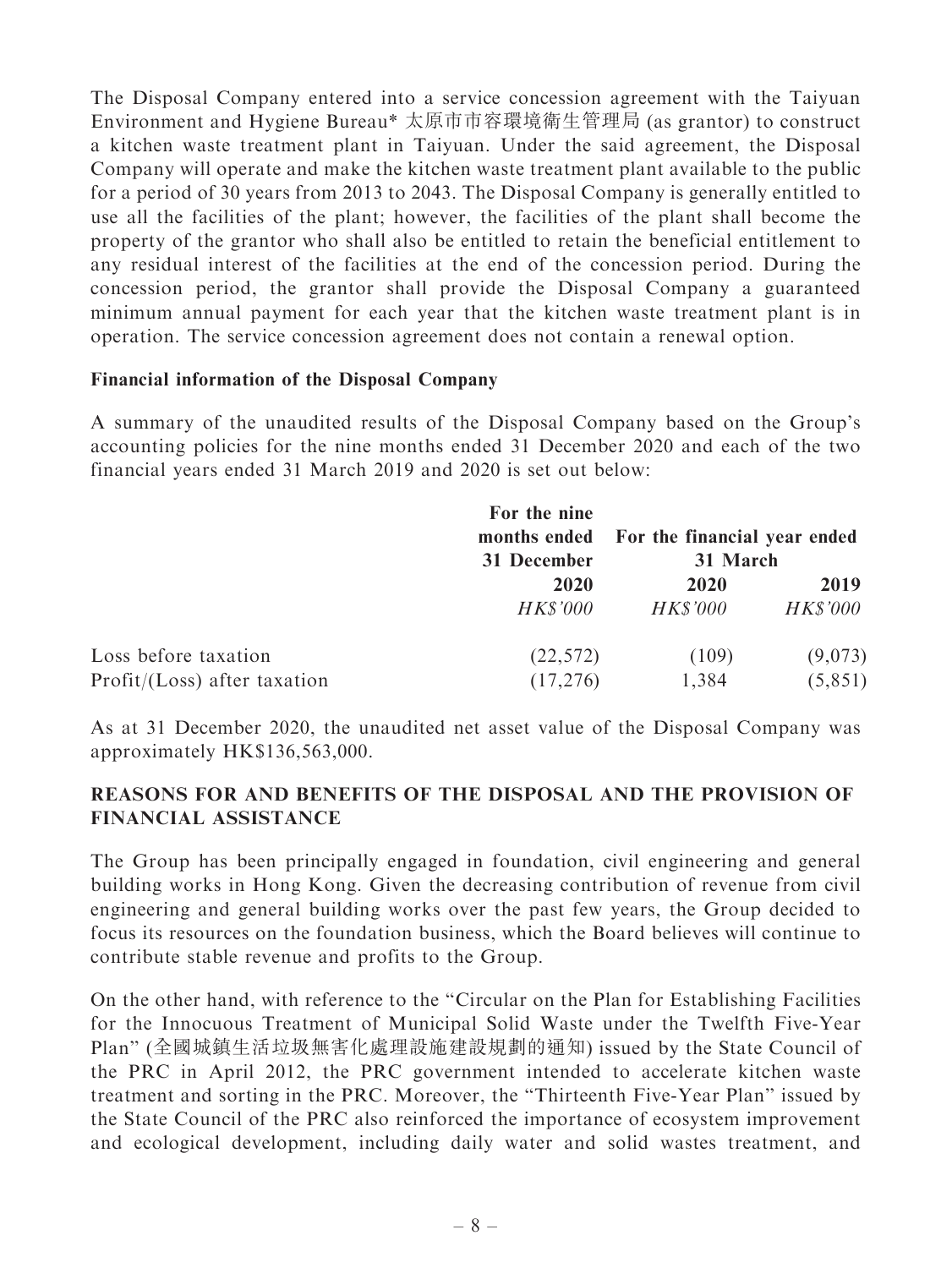promotion for recycling and hazardless waste treatment. To ride on the potential opportunities as driven by the government policies, the Group tapped into the environmental protection business, in particular, the kitchen waste treatment business to diversify its business portfolio. As at the date of this announcement, besides the Taiyuan Plant, the Group also owns/operates a number of kitchen waste treatment plants located in various regions of the PRC.

While endeavouring to streamline and enhance its business portfolio, the Group is relatively heavily indebted with gearing ratio staying at approximately 206.7% as at 30 September 2020. The short-term and long-term interest-bearing bank and other borrowings of the Group amounted to approximately HK\$132.8 million and HK\$152.4 million, respectively, as at 30 September 2020. On 22 October 2020, the Company further received a writ of summons (the "Writ") with a statement of claim issued by the High Court of Hong Kong, wherein the plaintiff sought, amongst others, (i) a sum of US\$6,572,708 (equivalent to approximately HK\$51.0 million) with daily interest of US\$1,667 (equivalent to approximately HK\$12,922); and (ii) costs. Taking into account the financing need of the Group in the short to medium run, the Board has been aiming to strengthen the Group's financial position and liquidity by, amongst others, divesting part of the assets/projects of the Group in a way that also aligns with its future business development strategy.

Notwithstanding that the Group may record an estimated loss of approximately HK\$19.9 million part of which is related to the non-cash impairment of associated goodwill of approximately HK\$23.5 million, the Board considers that the Disposal would represent a good opportunity for the Group to realise its investment, thereby improving the Group's financial position and allowing it to maintain a stronger cash flow and lower its short-term indebtedness. Upon Completion, the Group will continue its operations in the foundation business and environmental protection business, in particular, the kitchen waste treatment business. Leveraging on its experience, the Group would consider and explore the business opportunities in providing kitchen waste related Engineering Procurement Construction (EPC) services (i.e. mainly the provision of kitchen waste related consultation and/or procurement services) which are less capital-intensive and require less resources as compared to the BOT operation model (i.e. the construction and operation of kitchen waste treatment plant under the relevant service concession agreement) which is currently operated by the Taiyuan Plant, and capture the momentous opportunity arising from the implementation of household waste sorting across the PRC.

With regard to the provision of financial assistance, the interest rates for the loans to the Disposal Company are higher than benchmark lending rates of the People's Bank of China. Moreover, taking into account the guarantee provided by and the strong background of the holding company of the Purchaser and that it was the Purchaser who requested for the provision of financial assistance as one of the commercial terms of the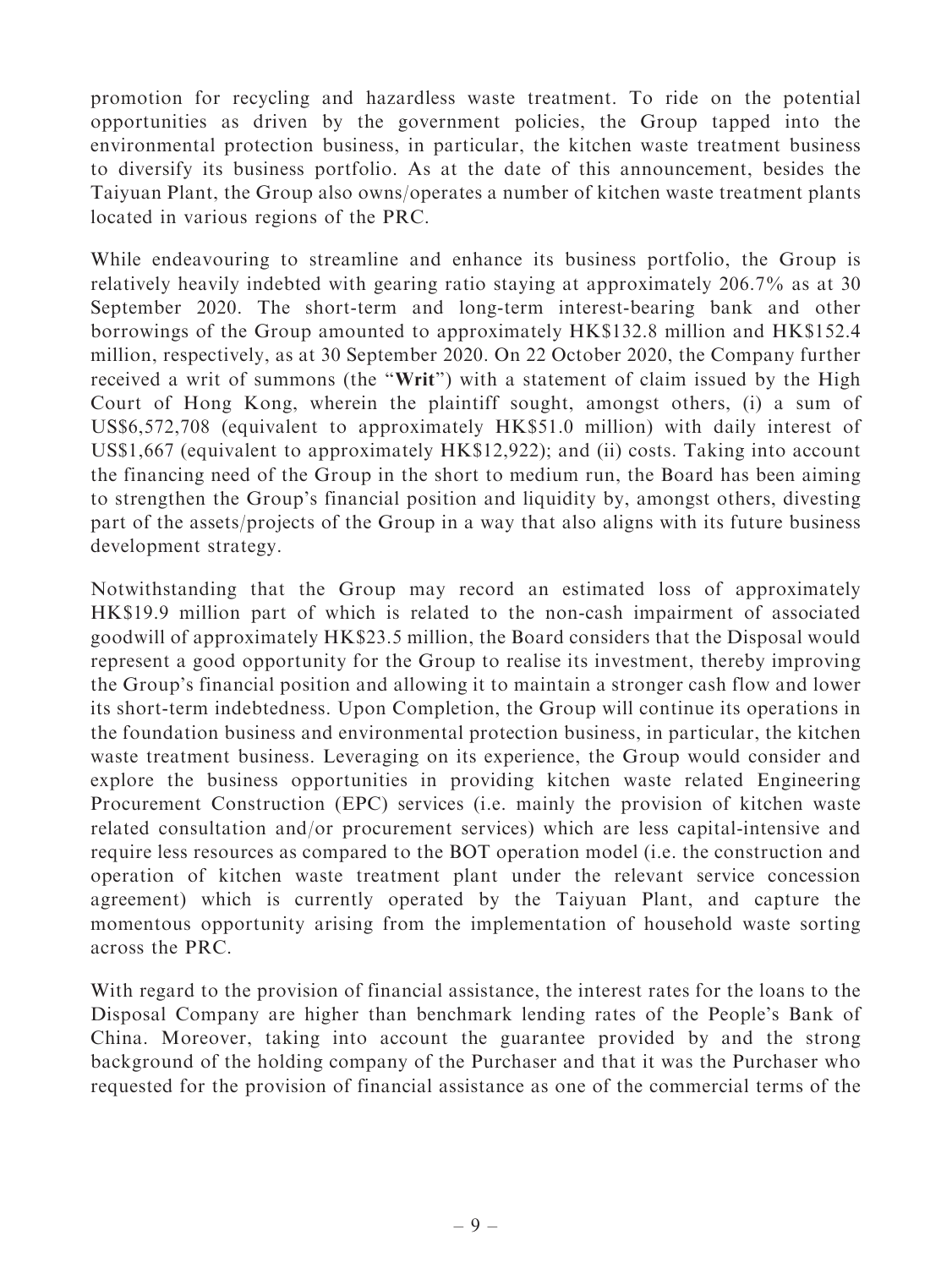Disposal Agreement, the Board is of the view that the Disposal Company would be able to repay those loans and the provision of financial assistance would provide additional interest income to the Group with acceptable risk level.

The Board considers that the terms of the Disposal Agreement and the provision of financial assistance are fair and reasonable and are on normal commercial terms, and the Disposal and the provision of financial assistance are in the interests of the Company and the Shareholders as a whole.

# FINANCIAL EFFECT AND USE OF PROCEEDS OF THE DISPOSAL AND THE PROVISION OF FINANCIAL ASSISTANCE

Upon Completion, the Disposal Company will cease to be a subsidiary of the Group, and its consolidated financial results, assets and liabilities will no longer be included in the consolidated financial statements of the Group.

Assuming there be no adjustment to the Consideration, the Group expects to record an estimated loss of approximately HK\$19.9 million from the Disposal, which is calculated with reference to the difference between the Consideration and the unaudited carrying amount of the Disposal Company as at 31 December 2020, after taking into account of the non-cash impairment of associated goodwill of approximately HK\$23.5 million and the transaction costs and expenses and tax in relation to the Disposal (assuming that there will be no significant change in foreign exchange fluctuation at the relevant actual settlement dates). Such calculation is only an estimate provided for illustrative purposes, and the actual gain or loss as a result of the Disposal to be recorded by the Company is subject to any changes to the financial position of the Disposal Company as at Completion and final audit, and hence may or may not be the same as the aforesaid expected loss.

In addition, based on the unadjusted Consideration, the gross proceeds from the Disposal are expected to be RMB120 million (equivalent to approximately HK\$145.5 million) and the net proceeds (after deducting related transaction costs and expenses and tax) are expected to be approximately HK\$143.1 million. The Group intends to use the aforesaid net proceeds and the proceeds from provision of the financial assistance of approximately RMB31.6 million entirely for repayment of the interest-bearing liabilities of the Group, including but not limited to (i) bank and other borrowings; (ii) the bonds issued by the Company; and (iii) the potential amount for settlement of the Writ.

# INFORMATION OF THE GROUP AND THE VENDOR

The Group is principally engaged in (i) construction works in Hong Kong; and (ii) environmental protection.

The Vendor is an investment holding company incorporated in Hong Kong and is an indirect wholly-owned subsidiary of the Company.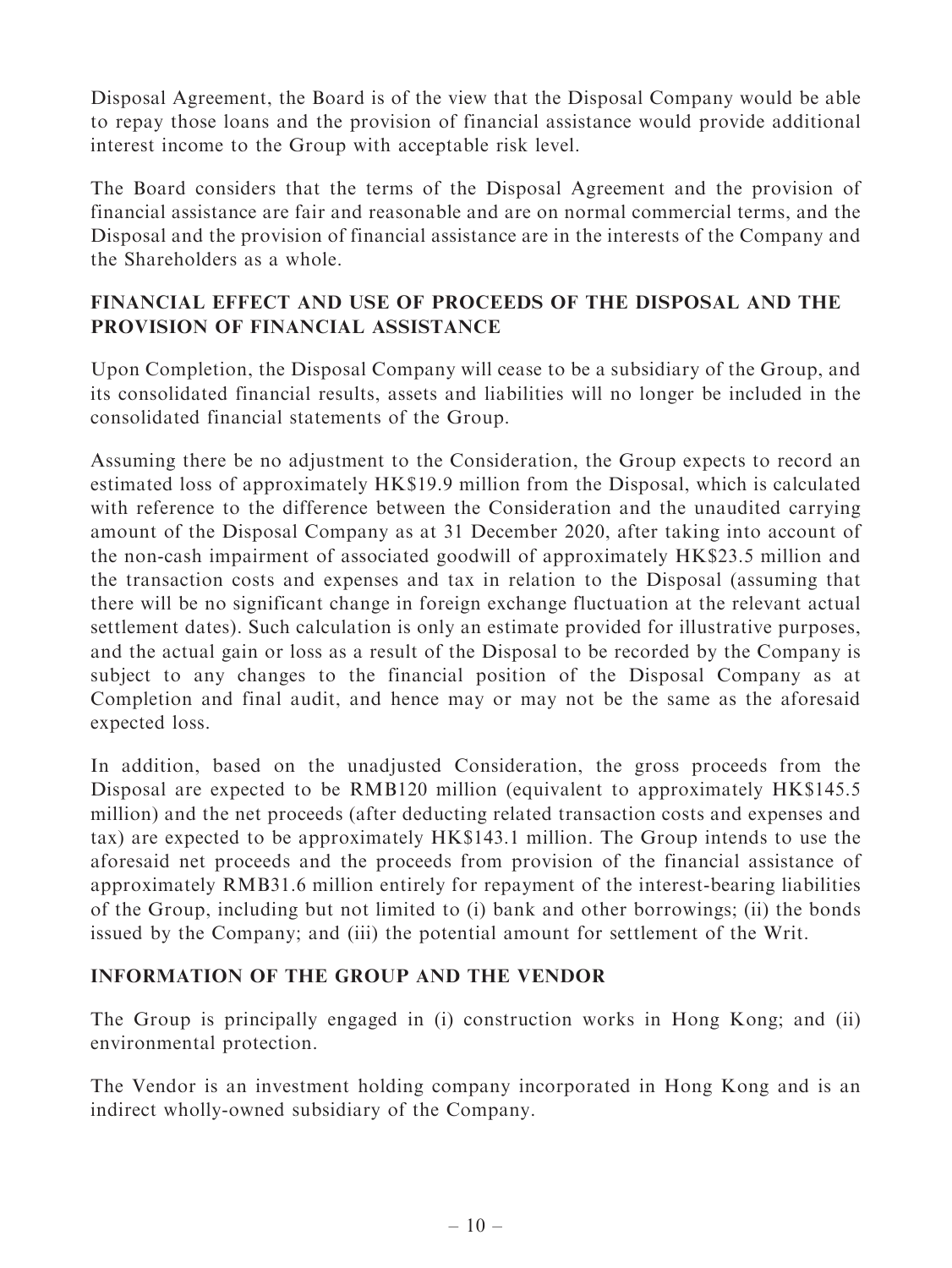### INFORMATION OF THE PURCHASER

The Purchaser is a limited liability company established in the PRC and is a wholly-owned subsidiary of BECE Legend Group Co., Ltd.\* 北清環能集團股份有限公 司, being a company listed on the Shenzhen Stock Exchange (Stock Code: 000803) and is effectively controlled by the State-owned Assets Supervision and Administration Commission of the People's Government of Beijing Municipality\* 北京市人民政府國有 資產監督管理委員會. The Purchaser is principally engaged in organic waste recycling, project operations of kitchen waste treatment, production and sales of organic waste treatment equipment and the comprehensive utilisation of biomass energy.

#### LISTING RULES IMPLICATION

As the highest applicable percentage ratio calculated pursuant to Chapter 14 of the Listing Rules in respect of the Disposal exceeds 75%, the Disposal constitutes a very substantial disposal for the Company and is subject to the reporting, announcement, circular and Shareholders' approval requirements under Chapter 14 of the Listing Rules.

As the highest applicable percentage ratio calculated pursuant to Chapter 14 of the Listing Rules in respect of the provision of financial assistance to the Disposal Company exceeds 25% but is less than 75%, the provision of financial assistance to the Disposal Company constitutes a major transaction for the Company and is subject to the reporting, announcement, circular and Shareholders' approval requirements under Chapter 14 of the Listing Rules.

A circular containing, among other things, details of the Disposal and the provision of financial assistance to the Disposal Company, and a notice convening the EGM will be despatched to the Shareholders once available. As the Company requires time for compiling the information for inclusion in the circular pursuant to the Listing Rules, the circular is expected to be despatched to the Shareholders on or before 23 April 2021 in order to allow sufficient time for the preparation of such relevant information.

Shareholders and potential investors of the Company should note that Completion is subject to the satisfaction of the conditions precedent to the Disposal Agreement. Therefore, the Disposal may or may not proceed to Completion. Shareholders and potential investors of the Company are advised to exercise caution when dealing in the securities of the Company.

#### RESUMPTION OF TRADING

At the request of the Company, trading in the Shares on the Stock Exchange has been halted with effect from 3:29 p.m. on 4 February 2021, pending the release of this announcement.

Application has been made to the Stock Exchange for the resumption of trading in the Shares on the Stock Exchange with effect from 9: 00 a.m. on 9 February 2021.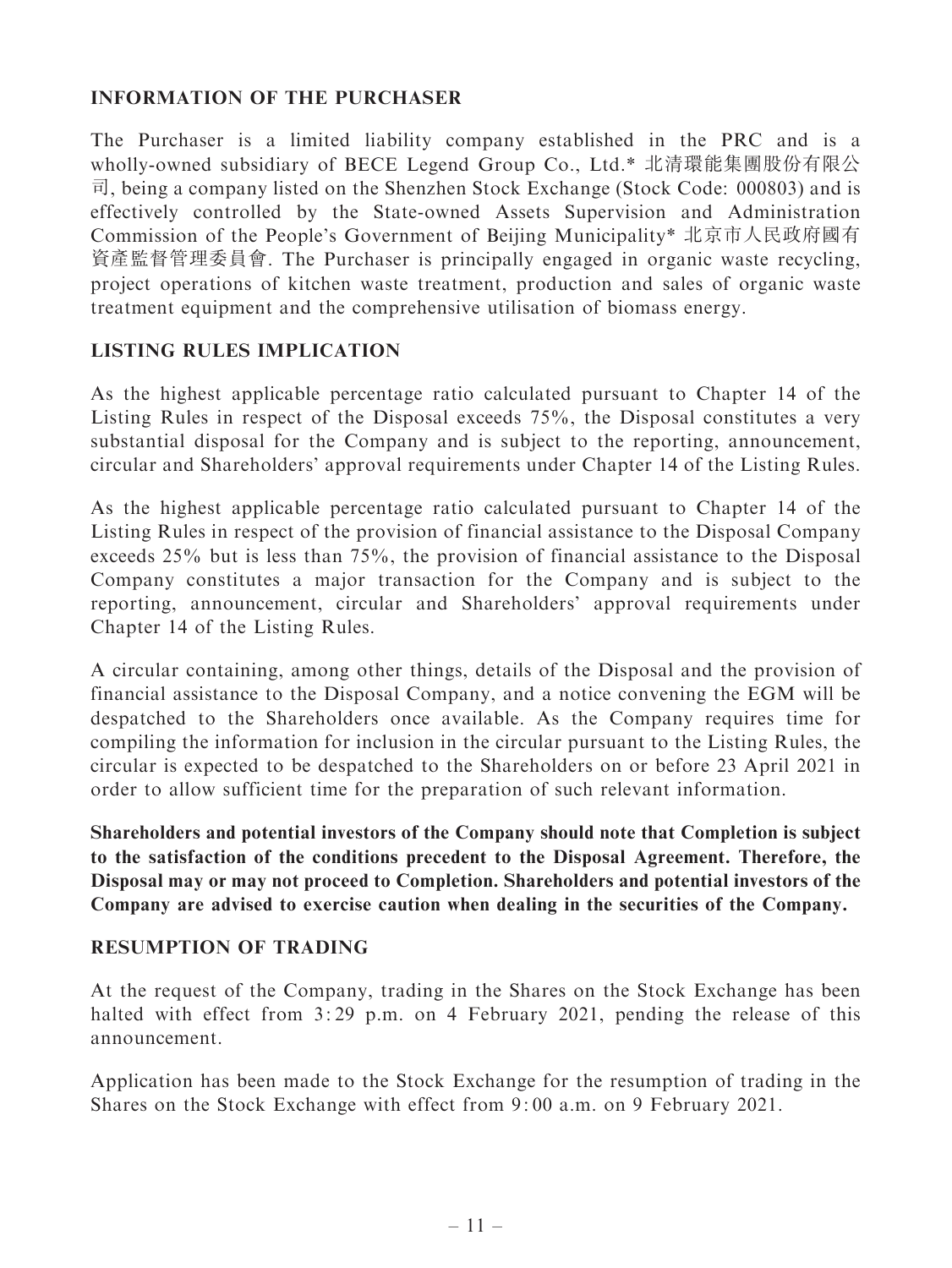# DEFINITIONS

In this announcement, unless the context otherwise requires, the following terms have the meanings set out below:

| "Board"                     | the board of Directors                                                                                                                                                                                                                            |
|-----------------------------|---------------------------------------------------------------------------------------------------------------------------------------------------------------------------------------------------------------------------------------------------|
| "Business Day"              | a day (other than a Saturday or Sunday or public holiday) on<br>which banks are open in the PRC for general commercial<br>business                                                                                                                |
| "Company"                   | New Concepts Holdings Limited, a company incorporated in the<br>Cayman Islands with limited liability, the Shares of which are<br>listed on the Stock Exchange (Stock Code: 2221)                                                                 |
| "Completion"                | completion of the Disposal Agreement                                                                                                                                                                                                              |
| "Completion Date"           | the date of Completion                                                                                                                                                                                                                            |
| "connected<br>$person(s)$ " | has the meaning ascribed to it in the Listing Rules                                                                                                                                                                                               |
| "Consideration"             | the aggregate consideration for the sale and purchase of the<br>100% equity interest in the Disposal Company pursuant to the<br>Disposal Agreement                                                                                                |
| " $Directory$ "             | director(s) of the Company                                                                                                                                                                                                                        |
| "Disposal"                  | the disposal of the 100% equity interest in the Disposal<br>Company by the Vendor to the Purchaser pursuant to the<br>Disposal Agreement                                                                                                          |
| "Disposal<br>Agreement"     | the sale and purchase agreement dated 8 February 2021 entered<br>into among the Purchaser, the Vendor, the Company and Mr.<br>Zhu Yongjun, BECE Legend Group Co., Ltd.* 北清環能集團股<br>份有限公司, and the Disposal Company in relation to the<br>Disposal |
| "Disposal Company"          | Taiyuan Tianrun Bioenergy Co., Ltd* 太原天潤生物能源有限公<br>$\overrightarrow{r}$ , a limited liability company established in the PRC and as at<br>the date of this announcement, an indirect wholly-owned<br>subsidiary of the Company                    |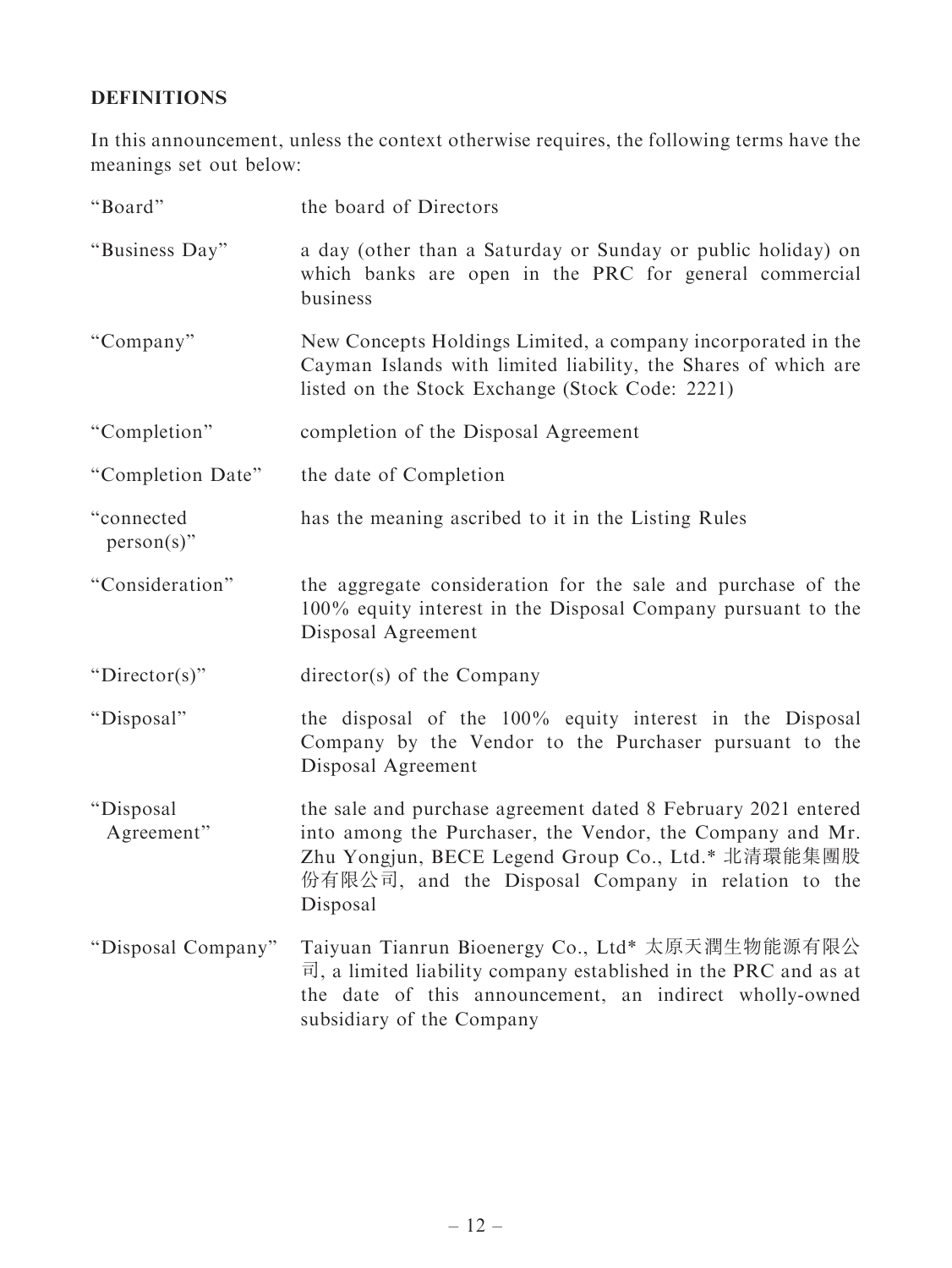| "EGM"                 | an extraordinary general meeting of the Company to be<br>convened and held for the purpose of considering, and if<br>thought fit, approving the Disposal Agreement and the<br>transactions contemplated thereunder, including the provision<br>of financial assistance to the Disposal Company |
|-----------------------|------------------------------------------------------------------------------------------------------------------------------------------------------------------------------------------------------------------------------------------------------------------------------------------------|
| "Group"               | the Company and its subsidiaries                                                                                                                                                                                                                                                               |
| "HK\$"                | Hong Kong dollars, the lawful currency of Hong Kong                                                                                                                                                                                                                                            |
| "Hong Kong"           | the Hong Kong Special Administrative Region of the PRC                                                                                                                                                                                                                                         |
| "Listing Rules"       | the Rules Governing the Listing of Securities on the Stock<br>Exchange                                                                                                                                                                                                                         |
| "PRC" or "China"      | the People's Republic of China, which for the purpose of this<br>announcement excludes Hong Kong, the Macau Special<br>Administrative Region of the PRC and Taiwan                                                                                                                             |
| "Purchaser"           | 北控十方(山東)環保能源集團有限公司,<br>limited<br>liability<br>a<br>company established in the PRC                                                                                                                                                                                                             |
| "RMB"                 | Renminbi, the lawful currency of the PRC                                                                                                                                                                                                                                                       |
| "Share(s)"            | ordinary share(s) of $HK\$0.10$ each in the issued share capital of<br>the Company                                                                                                                                                                                                             |
| "Shareholder(s)"      | $holder(s)$ of the Share(s)                                                                                                                                                                                                                                                                    |
| "Stock Exchange"      | The Stock Exchange of Hong Kong Limited                                                                                                                                                                                                                                                        |
| "Taiyuan Plant"       | the kitchen waste treatment plant operated by the Disposal<br>Company in Taiyuan, Shanxi Province, the PRC                                                                                                                                                                                     |
| "US\$"                | US dollars, the lawful currency of the United States of America                                                                                                                                                                                                                                |
| "Vendor"              | Prime World Limited, a company incorporated in Hong Kong<br>and an indirect wholly-owned subsidiary of the Company                                                                                                                                                                             |
| $\lq\lq 0$ , $\lq\lq$ | per cent.                                                                                                                                                                                                                                                                                      |
|                       | By order of the Board                                                                                                                                                                                                                                                                          |

By order of the Board New Concepts Holdings Limited Zhu Yongjun Chairman and Executive Director

Hong Kong, 8 February 2021